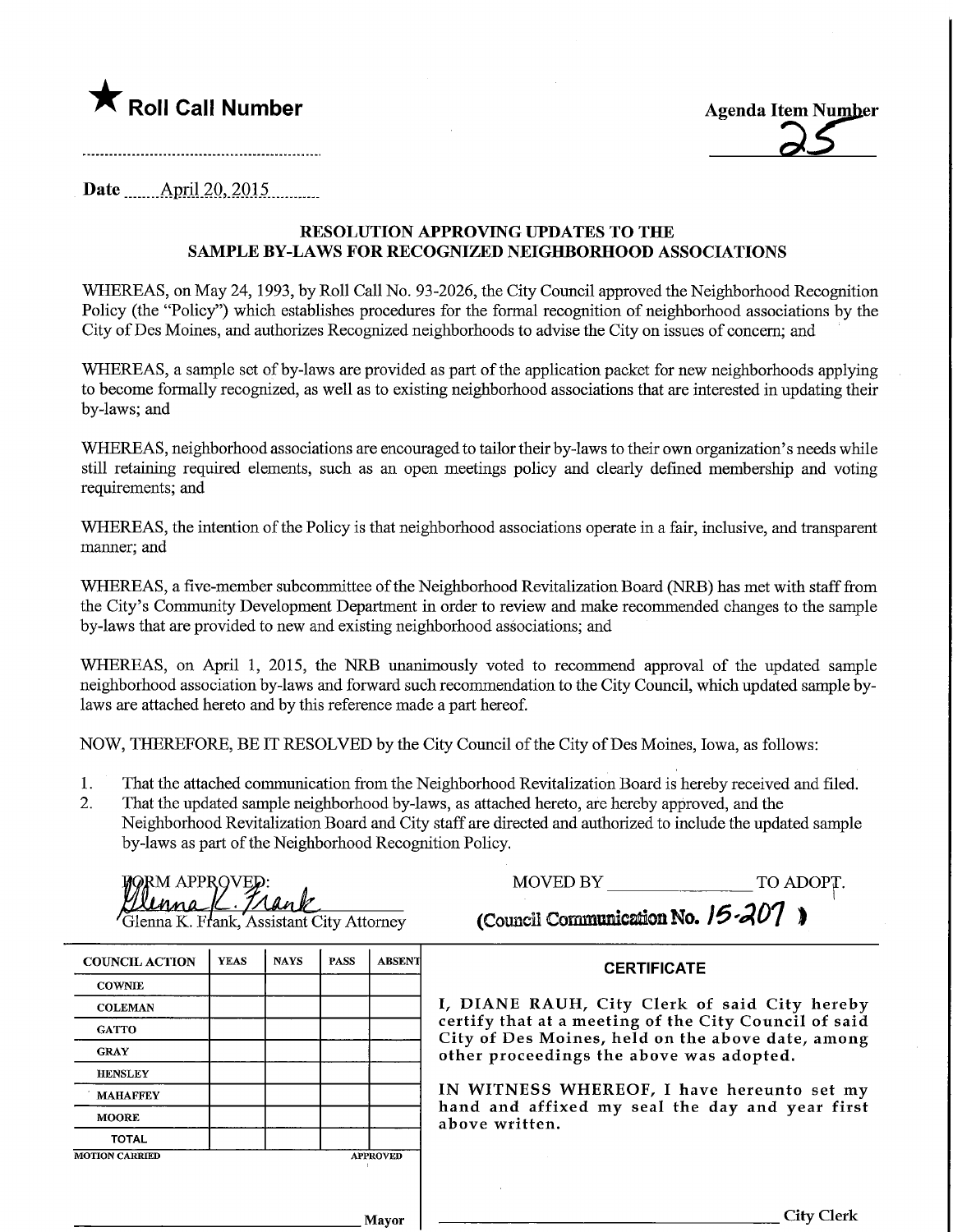April 13, 2015

Dear City Council Members:

The NRB formed a subcommittee to look at the Neighborhood Recognition Policy and sample by-laws that are provided as part of the application packet for new neighborhoods. This five-member subcommittee has met with staff from Community Development to review the sample by-laws and has made a few minor updates.

At the meeting on April 1, 2015, the NRB voted to approve the revised sample bylaws and forward a recommendation to City Council to also approve the revised sample by-laws, which will be included as part of the Neighborhood Recognition Policy and Application Packet.

Sincerely,

Frank Owen

Frank Owens, Chairperson Neighborhood Revitalization Board

Cc: Neighborhood Revitalization Board Members Chris Johansen, Deputy Community Development Director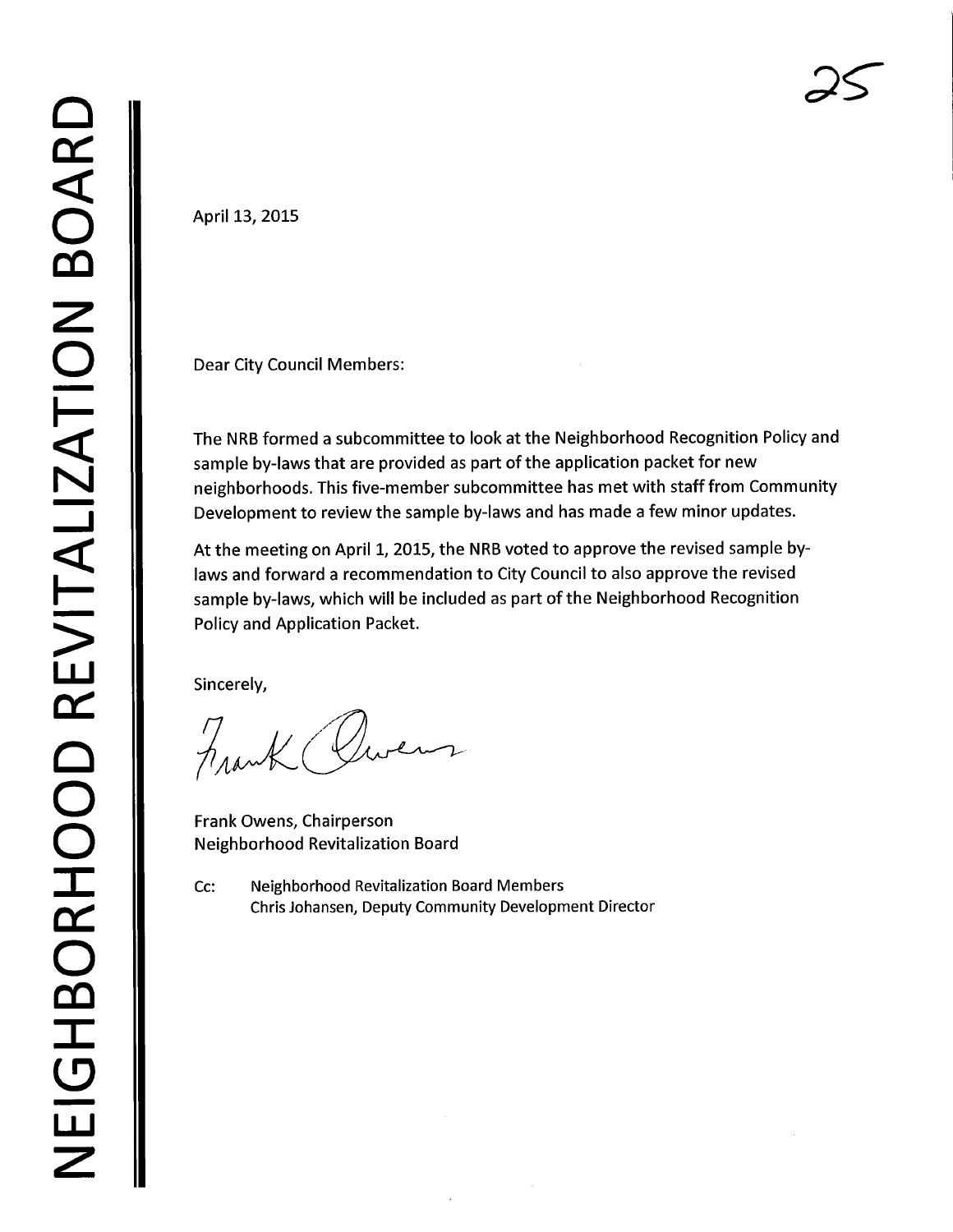# Example Bylaws Amended July 23,2008 \_.2015

 $25^{\circ}$ 

### Article 1. Name

The name of the association shall be  $\cdot$ 

#### Article 2. Purpose

The purpose of the association is to enhance quality of life and value in

#### Article 3. Boundaries

The boundaries of this association are;  $\frac{1}{1-\frac{1}{\sqrt{1-\frac{1}{\sqrt{1-\frac{1}{\sqrt{1-\frac{1}{\sqrt{1-\frac{1}{\sqrt{1-\frac{1}{\sqrt{1-\frac{1}{\sqrt{1-\frac{1}{\sqrt{1-\frac{1}{\sqrt{1-\frac{1}{\sqrt{1-\frac{1}{\sqrt{1-\frac{1}{\sqrt{1-\frac{1}{\sqrt{1-\frac{1}{\sqrt{1-\frac{1}{\sqrt{1-\frac{1}{\sqrt{1-\frac{1}{\sqrt{1-\frac{1}{\sqrt{1-\frac{1}{\sqrt{1-\frac{$ on the south from to to be seen to to the east from the end of the south from the south from the south from the south from the east from the south from the south from the south from the south from the south from the south on the west from \_\_\_\_\_\_\_\_ to \_\_\_\_\_\_\_. These boundaries are indicated on a map attached to these bylaws.

### Article 4. Membership and Voting

Section  $1$  – Membership in the association is open to all persons over the age of 18 who are residents or property owners, or who own or operate businesses or other organizations located within the boundaries of the association.

Section  $2 - Any$  person who is eligible for membership in the association may become a member upon completing a form indicating the person's desire to become a member of the association-and payment of annual dues. Each member of the association shall be entitled to one vote on each matter submitted to a vote of the members; provided however, that business and other eligible organizations may have only one voting membership.

Section 3 – Voting Requirements. Votes shall be carried by a majority of members present and voting unless otherwise required by law. Members must be present to vote.

#### Article 5. Association Meetings

Section  $1 -$  Annual Meeting. An annual meeting shall be held during the month of  $\quad$  in each year, with the exact date, time and place to be established by the Board of Directors, for the purpose of electing officers, collecting dues, and transacting other such business as may be necessary. Section  $2$  – Regular and Special Meetings. Regular meetings shall be held on *(date & time)* at (*location*). Special meetings may be called by the Board of Directors.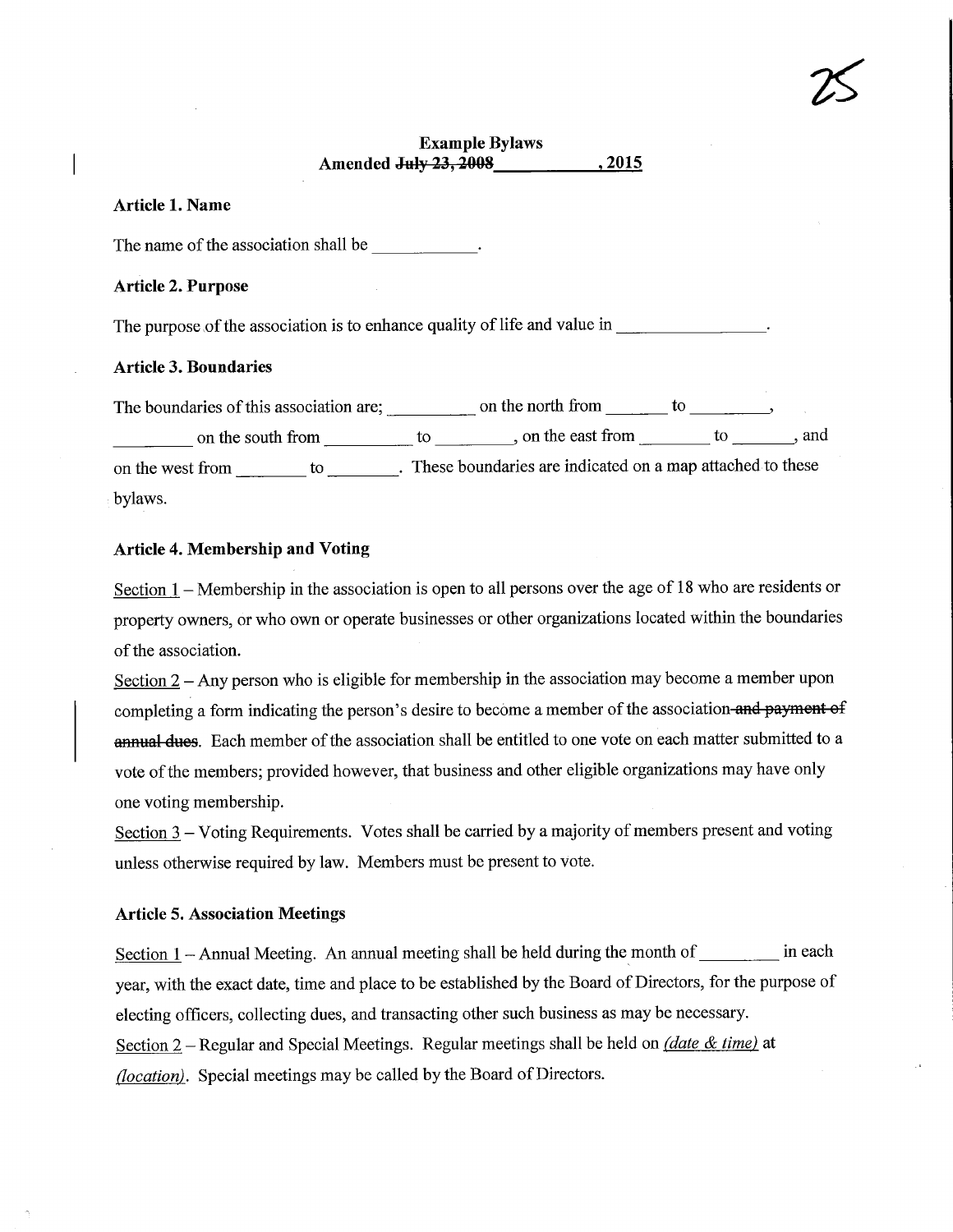Section 3 - Place of Meetings. The Board of Directors may designate any place within Des MoinesPelk County, Iowa was the place of meeting for any annual, quarterly, or special meeting.

Section  $4$  – Notice of Meetings. Notice of each meeting shall be provided at least days before the meeting. Notification will consist of the following methods (i.e. mail, email, website, newspaper, Facebook. etc.)

Section 5 – Minutes. Minutes of Board meetings shall be available to members at all meetings and upon request can be provided to City and/or County staff. Copies of the minutes of the most recent meeting shall be available at the next meeting.

Section  $6 -$ Open Meetings. All of the aforementioned meetings shall be open to the public.

Section 7 - A financial report shall be present to all persons present at all meetings- regular, special or annual.

#### Article 6. Board of Directors

Section  $1$  – There will be a Board of Directors which shall exercise all powers vested in it by the general membership and shall be responsible for the business of the association.

Section 2 – The Board of Directors shall consist of members, including the officers of the association, elected by the members. Directors shall initially be elected for staggered terms of  $\Box$ and \_ years. The Directors first elected to serve as officers shall fill \_ year Board terms, the remaining \_ Directors shall be selected by lot. Subsequent Directors shall be elected for \_ year terms. Section  $3$  – The officers of the Board of Directors shall be President, Vice President, Secretary, and Treasurer. Officers shall serve superferences and may be re-elected by the membership to serve up to consecutive terms in that position. After an interim of years, former officers may again be elected to that particular office.

Section 4 - The Board of Directors shall meet no less than four times a year and meetings shall be scheduled at the annual meeting for the forthcoming year. These meetings will be held preferably three weeks in advance of the regularly scheduled quarterly association meetings. In addition, special meetings of the Board may be called by the President and must be called by the President at the request of at least three Board members. The purpose of each meeting shall be stated in the notice to Board members in advance of the meeting.

Section  $5 -$ Quorum. A quorum shall consist of not less than  $\_\_\_\_\$ members of the Board of Directors and an affirmative vote of the majority of all Directors present and voting shall be required for approval of any action.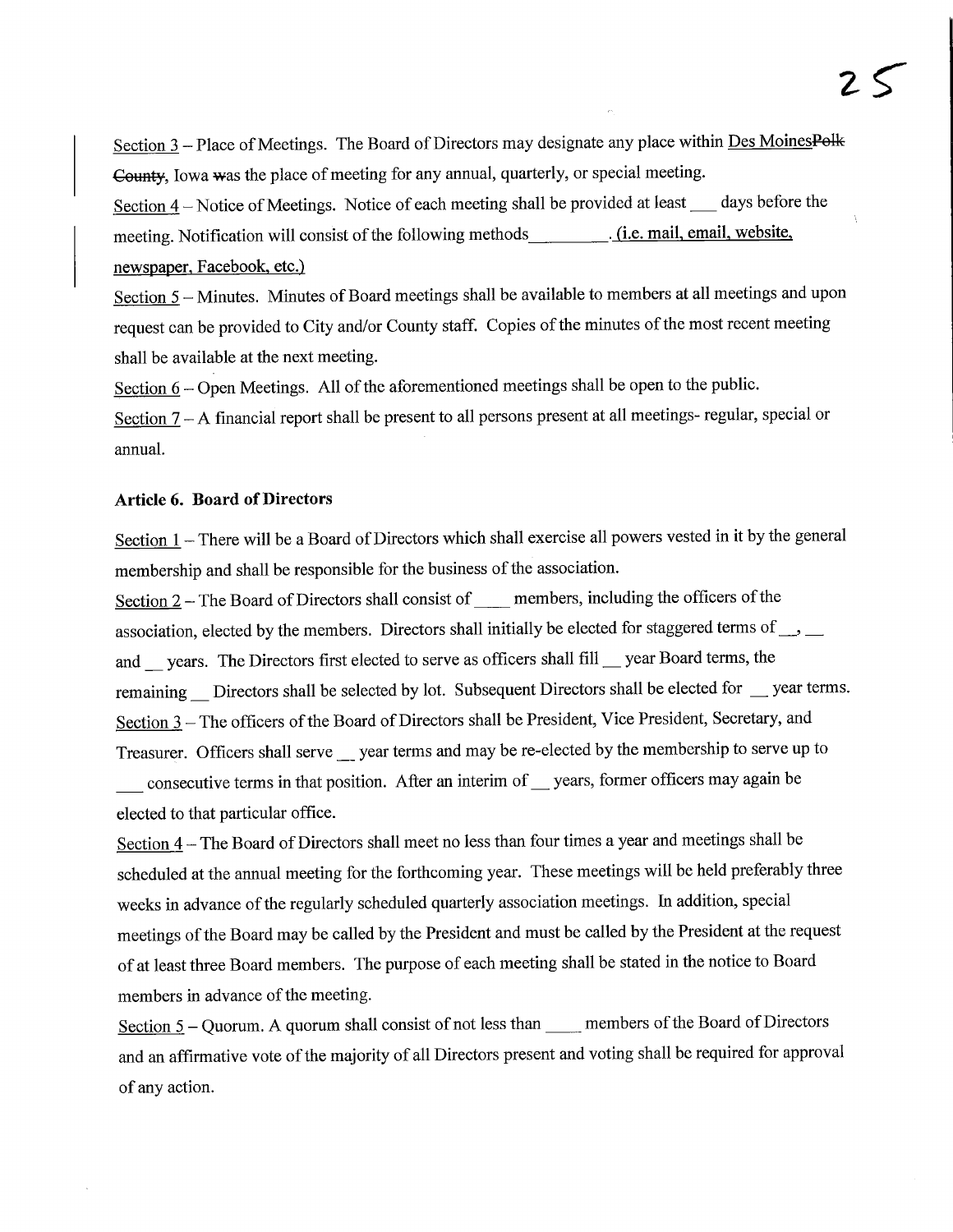Section  $6$  – Members of the Board of Directors are expected to attend all Board and association meetings. Missing three consecutive Board meetings shall be construed as resignation from the Board. Board membership may be reinstated only by a majority of the remaining Board members.

#### Article 7. Duties of the Officers

Section 1 - President. The President shall preside at all Association and Board of Directors meetings. The President shall present a progress report to the membership during the annual meeting. The President or the President's designee shall be the Association's representative on issues before the Des Moines City Council, any city board or commission, the media or a public forum. Section 2 – Vice President. In the absence of the President, the Vice President shall perform the duties of the President and other duties as assigned by the President or as determined by the Board. Section 3 – Secretary. The Secretary shall keep the minutes of the meetings of the Board of Directors and the Association. The Secretary shall be the custodian of all records of the Association, shall maintain an accurate list of members and shall provide notice of meetings to members and Directors. The Secretary shall be responsible for making copies of the minutes available to the members. Section 4 - Treasurer. The Treasurer shall oversee and keep an itemized report of all funds received and spent on behalf of the Association. As funds accumulate, the Treasurer shall pay all obligations as authorized by the Board and shall make a regular report to the Board and the association. The Treasurer shall prepare and distribute a financial report for all meetings as well as an annual financial report and budget to be received at the annual meeting.

#### Article 8. Committees

Section 1 – The President with the approval of the Board may establish committees as necessary for the purposes of the Association. The President with the approval of the Board shall appoint members to the committees.

Section 2 – All committees shall report to the President and the Board of Directors.

#### Article 9. Elections

Section  $1$  – The association's original steering committee shall serve as the first nominating committee. Thereafter a nominating committee composed of not more than emembers shall be appointed by the President with the approval of the Board of Directors.

Section  $2 -$  The nominating committee shall secure consent of its nominees to serve if elected.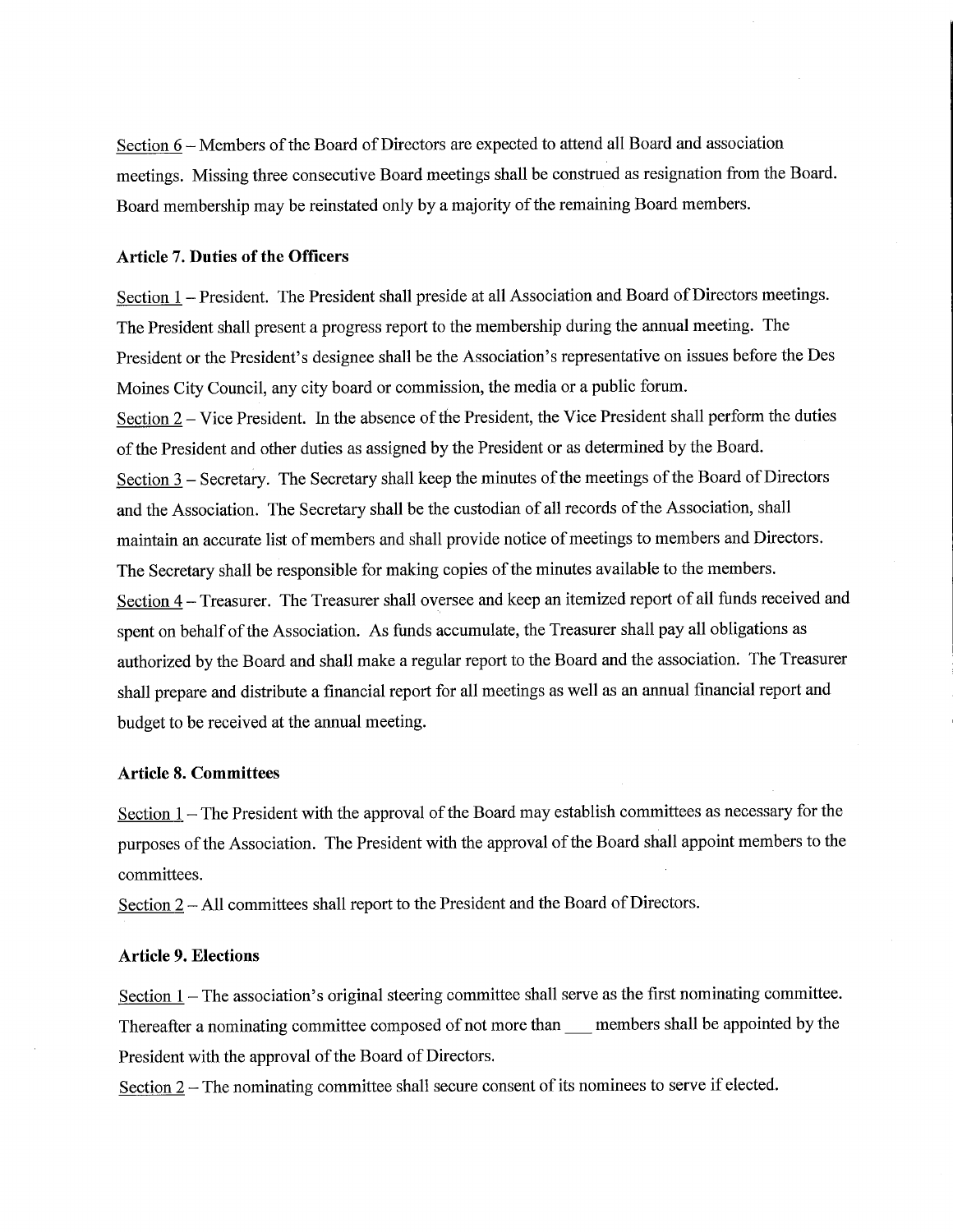Section 3 – The chair of the nominating committee shall present a slate of nominees for all Board positions to be filled on an annual basis. The slate of nominees shall be provided to the membership with notice of the annual meeting. Additional nominations may be requested and submitted from those in attendance at the meeting.

Section  $4$  – The nominating committee shall submit a slate of nominations to fill vacancies on the Board of Directors that may occur between regular elections.

Section 5 – Regular elections shall take place at the annual meeting. The Board shall fill vacancies that may occur between regular elections, and additional nominations may be submitted from those in attendance at the next membership meeting.

Section 6 - Officers and other members of the Board of Directors shall assume their duties immediately following their election and shall serve until their successors are elected and take office. OR new incoming board members shall assume their duties at the next meeting of the association.

## Article 10. Finances

Section  $1$  – Dues. Annual dues shall be established by the Board of Directors with the approval of the membership.

Section 2 - Treasurer's Report and Budget. The Treasurer shall prepare an annual report and budget to be received at the annual meeting. The Treasurer shall also provide a report to be presented at all association and Board meeting.

Section 3 - Records. The financial records of the Association shall be reviewed by the Board of Directors on an annual basis. The Treasurer shall provide any and all Association financial records to the Board, as well as City and/or County staff upon request.

Section 4 - Financial safeguards should be considered to protect association finances. Associations should consider having more than one board member signoff or approve expenses, particularly those that are a higher dollar amount.

# Article 11. Approval and Amendment of Bylaws

Section  $1$  – These bylaws, upon being presented to the membership shall become effective upon approval of a majority vote of the members voting.

Section 2 – Proposed amendments to the bylaws shall be provided to the membership at least ten days prior to the meeting at which the proposed amendment is to be considered. Any amendment of the bylaws shall require a two-thirds (2/3) majority vote of those present and voting at association meetings.